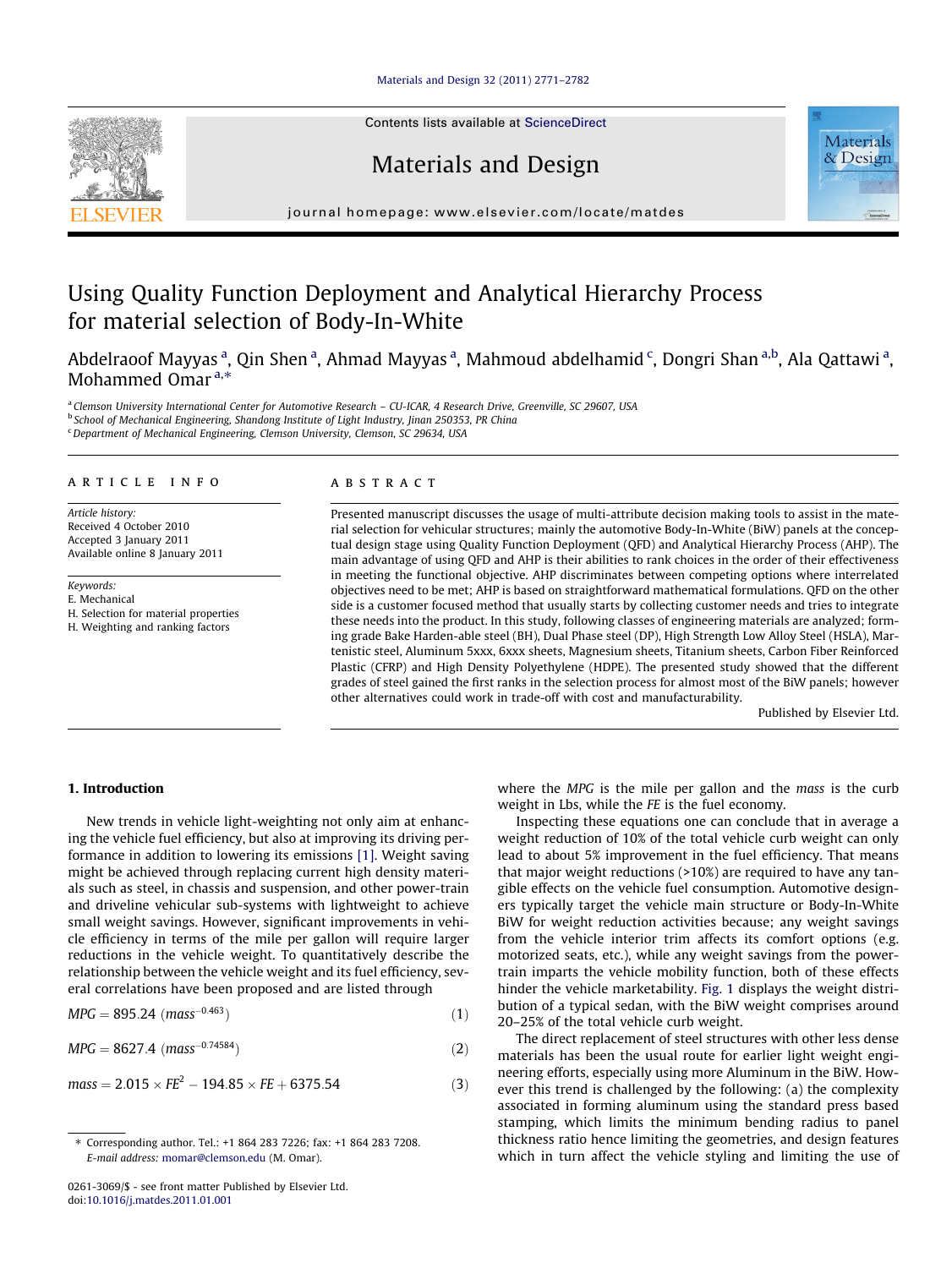<span id="page-1-0"></span>

Fig. 1. Material distribution of total vehicle curb weight.

aluminum to flat or semi-flat panels as in the hood. Even though some OEMs have used space frame platforms to facilitate the use of aluminum in the form of extrusions and tubes as in the Audi A3 platform and the Rolls Royce, still the space frame is not easily manufactured for high volume vehicles due to the high manual work-content associated in its joining process. (b) Aluminum is weaker than steel and its Young's modulus is almost 1/3 that of steel affecting its dent resistance and stiffness negatively, respectively. To provide a quantitative example, to replace a steel panel with aluminum while conserving the a panel torsional stiffness requires the designers to match the panel thicknesses based on  $\frac{t_{\text{Al}}}{t_{\text{stree}}} = \frac{E_{\text{steel}}}{E_{\text{Al}}} = 3$ , which not only neutralizes the weight reduction achieved but also complicates the forming process. Additionally (c) the introduction of new steel grades with higher strengths as the Advanced High Strength Steels, AHSS, which include; the Transformation Induced Plasticity, TRIP, Dual Phase, DP steels, allow designers to design steel panels with thinner thicknesses allowing for further weight savings. Lastly, (d) the high cost of aluminum (almost four times that of mild steel) limits its wide use in vehicular structures [\[2\]](#page--1-0). Fig. 2 displays the trends in the material



Fig. 2. Material use in the automobile bodies trends.

usage for vehicles; indicating that the development of new steel grades have revived the use of steel for automobile bodies. However at the same time some automotive Original Equipment Manufacturers, OEMs have started to use some integrated metrics to better evaluate the use of light weight materials in their vehicles some of these metrics include the cost added per unit weight saved as in  $\frac{S}{Kg}$ <sub>saved</sub> and the light weight engineering index *L* used by the BMW group illustrated in

$$
L = \frac{C_{\text{torional}} \times A}{\text{mass}} \tag{4}
$$

where  $C_{torsional}$  is the torsional stiffness of the BiW, and A is the vehicle size, and the mass is the mass of the BiW.

The above mentioned facts about using aluminum in automobile bodies motivate the development of a more quantitative material selection process and methodology for the different vehicular structures and panels. The material selection process is recently getting recognized as one of the major branches of the materials science and engineering discipline. It starts by considering all materials and ends by selecting the most appropriate one based on the application functionality and the design constraints. Ashby's work in ranking and material spaces is considered pioneering in the field [\[3\].](#page--1-0) This study presents the use of decision making (DM) tools to address the vehicle body design, which have conflicting objectives and multi-attribute constraints. The integration of the material selection principles with decision making methods is a growing trend [\[4,5\]](#page--1-0), which have in resulted in the Environmental Priorities System (EPS), the Sustainability Decision Support System (SDSS), in addition to material selection using fuzzy logic [\[6,7\].](#page--1-0)

This study focuses on the use of two specific decision making tools the Quality Function Deployment (QFD), and the Analytical Hierarchy Process (AHP). The ultimate goal of using QFD is to help designers in developing new or existing product or service by incorporating customer needs, the Voice of the Customer (VOC), into engineering characteristics for a product or a service. By doing so, the planners can then prioritize each product or service attributes to set the levels needed to achieve such characteristics. However, QFD can be considered a complimentary method for determining how and where priorities are to be assigned in the product development, where the intent is to employ objective procedures in increasing the detailed design throughout the development of the product [\[8\]](#page--1-0). Hence the QFD presents a tool that can be used in all engineering stages and can be applied mainly at the conceptual design stage.

A limited number of papers in the open literature discussed the use of QFD to improve and optimize the vehicle body design; among these limited manuscripts, [\[9\]](#page--1-0) discussed the implementation of a QFD based procedure to quantify and identify improvements in the vehicle door design. Other publication by Banu et al. [\[10\]](#page--1-0) utilized QFD to the design of car bodywork to determine the priorities and their impacts on the customer satisfaction.

Among the other decision making methods, the AHP has a distinct advantage of combining both qualitative and quantitative approaches [\[11\].](#page--1-0) In the qualitative sense, it decomposes an unstructured problem into a systematic decision hierarchy. It then uses a quantitative ranking using numerical ranks and weights in which a pair-wise comparison is employed to determine the local and the global priority weights and finally the overall ranking of proposed alternatives. Byun in [\[12\]](#page--1-0) used the AHP methodology to select the car model to purchase, where the selection criteria was basically focused on the customer needs more than on design and reliability. Hambali et al. [\[13\]](#page--1-0) proposed a concept selection model called Concurrent Design Concept Selection and Materials Selection (CDCSMS) to assist designers in selecting the most appropriate design concepts and materials for automotive composite components at the conceptual design stage using the AHP. Eight